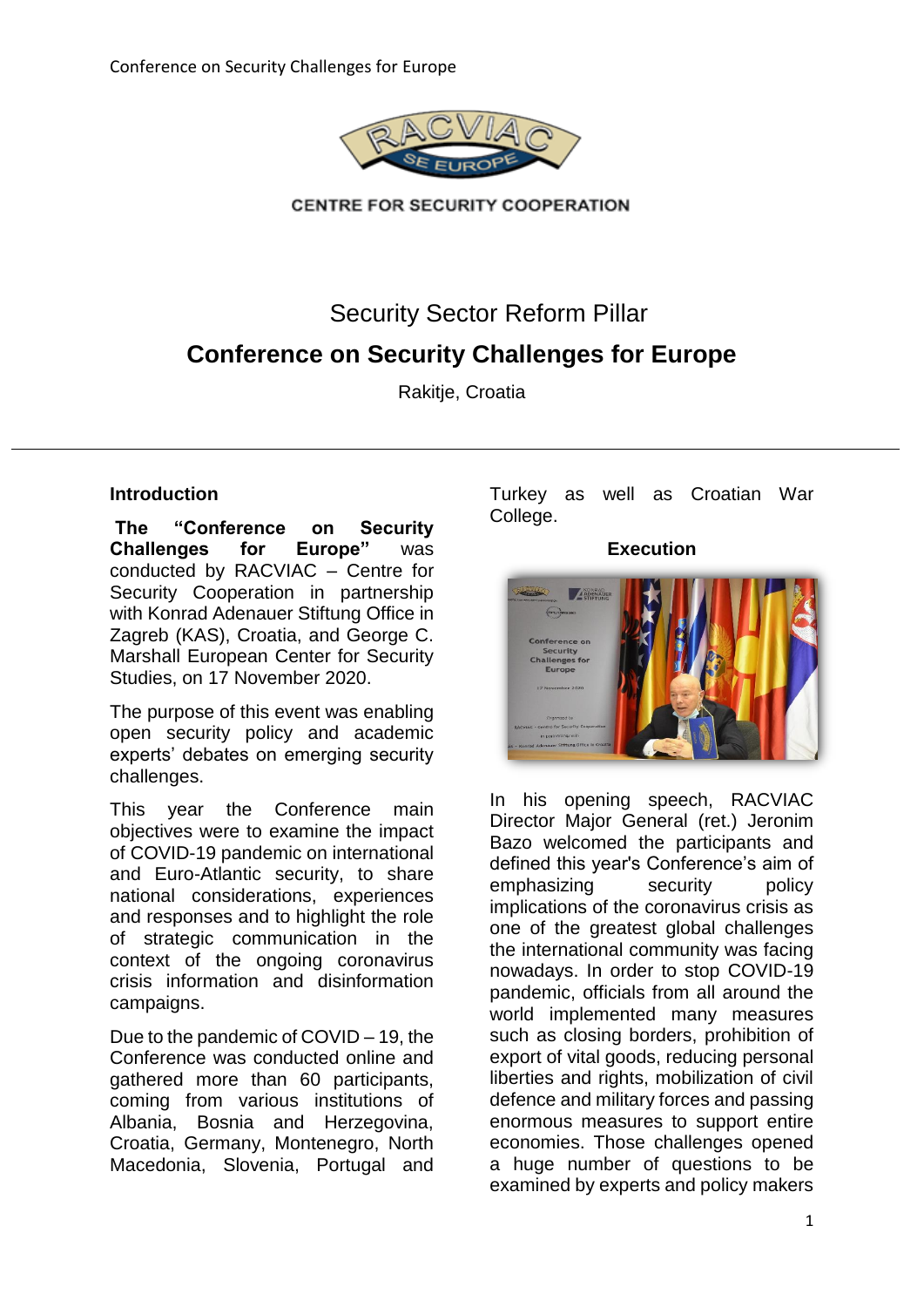in order to provide solutions and visions of way ahead.

Mr Holger Haibach, Head of the KAS office in Croatia, indicated COVID-19 as the major threat and health issue of the whole world and South Eastern Europe as well. By now, attempts to stop pandemic have had mixed results, sometimes successful and at other times not so successful; so, until the utilisation of newly invented vaccines is widespread, the situation will stay the same. It was mentioned how necessary it was to bring people from scientific world, military and all different levels of society to come up with ideas and strategies to tackle the crisis.

Dr Matthew Rhodes, Area Studies Chair at George C. Marshall European Center for Security Studies praised the cooperation among RACVIAC, Konrad Adenauer Foundation and Marshall Centre in sharing common commitment for increasing understanding and knowledge about international security challenges that affected our communities.

U.S. Ambassador to Croatia Mr W. Robert Kohorst emphasized the importance of sharing information and strengthening relationships between USA and countries of the European region. As an example, he mentioned the Marshall Centre's contribution to countering disinformation campaigns which are particularly challenging for countries of South Eastern Europe where other great actors have tried to undermine values and institutions with weaponization of information in order to expand their influence. Most importantly, as he pointed out, COVID-19 pandemic has provided another building block for the collective identification of vulnerability and shared potential solutions.

The Ambassador of Federal Republic of Germany to Croatia Dr Robert Klinke stressed that COVID-19 was one of the most important challenges for German security policy along with the uncontrolled migration, proliferation of weapons of mass destruction, and the influence of radical Islamism in the form of the so called Islamic state. Especially, the problem with Islamic state has been postponed as priority during the coronavirus menace. The challenge also includes protests against Governments' coronavirus measures, denying the dangers for the internal security, and the anti-immunization lobby activities propagating conspiracy theories and often resulting in fake news, populism and disinformation.

The Conference keynote speech was delivered by Mr Timothy Judah, the Balkans correspondent of the Economist Magazine. It had been said that problems in SEE region were still complex, and additionally heightened with the pandemic of COVID-19. In his presentation, Mr Judah focused on security and geopolitics in the Western Balkans, emphasizing the role and influence of global actors. He talked about how pandemic of COVID-19 was going to affect state budgets, causing rivalry in prioritization of particular areas.

The panel discussion was dedicated to COVID-19 and its implications for regional and Euro-Atlantic security. The panel moderator Dr Valbona Zeneli, Strategic Initiatives Department, George C. Marshall European Center for Security Studies made a point that Europe was already in recession and the economic condition of South Eastern Europe had already taken terrible toll because of pandemic. Furthermore, she made an observation that SEE countries were greatly disadvantaged in comparison to the European Union countries. An example of that is that SEE lacks crisis management capabilities in terms of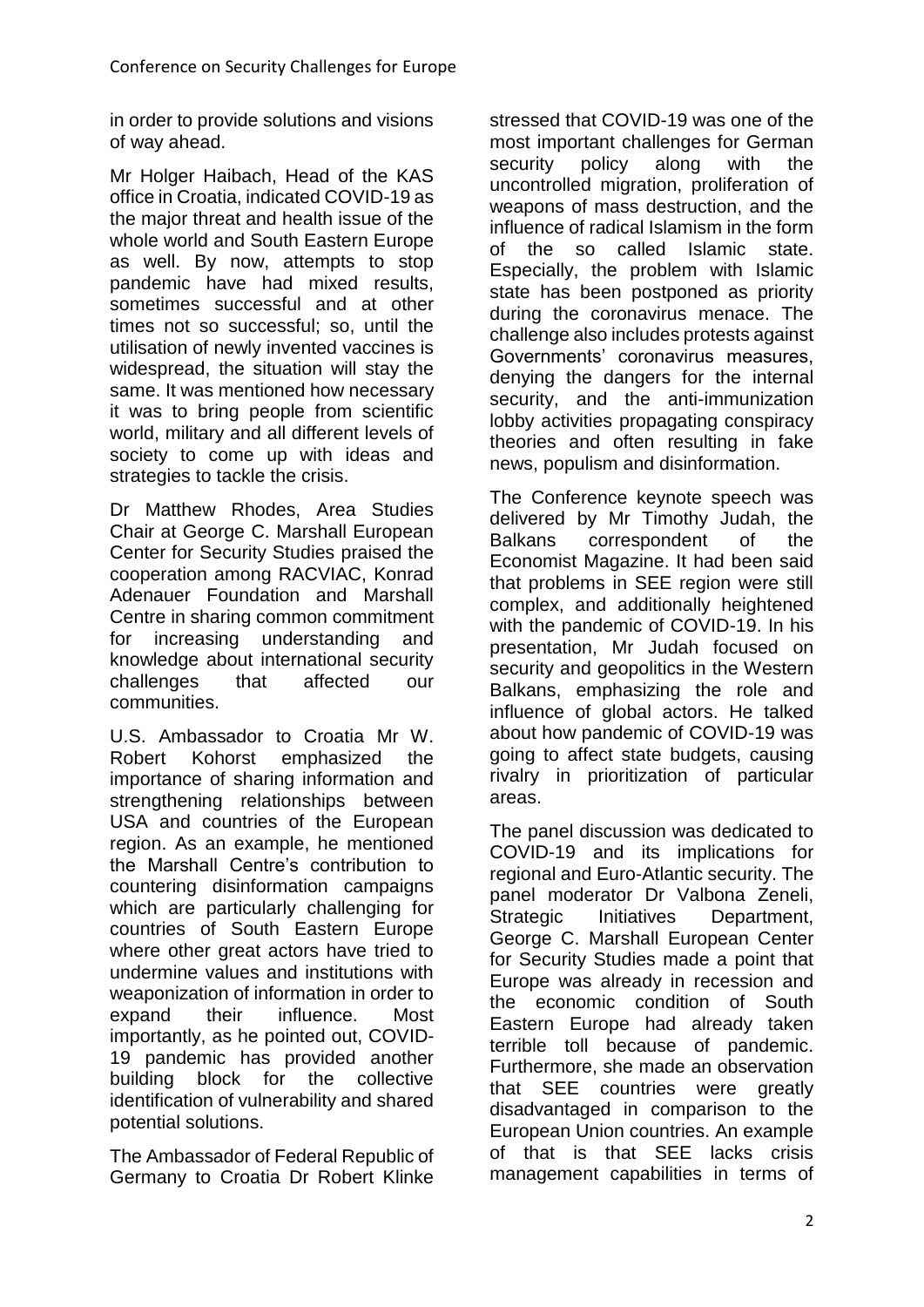overstretched public health care capacities (SEE countries spend barely 5% of GDP on average, compared to 10% that we see in the European Union countries). On the other hand, as Ms Zeneli said, every crisis offered opportunities and possibilities of implementing new changes. In this way, European transportation and production networks might be over dimensioned which could create new opportunities for the attraction of the European investments in the Balkans. However, there shouldn't be steep optimism because there were other countries that would take better advantage of this crisis situation.

Dr Gordan Akrap, President, Hybrid Warfare Research Institute, Croatia, elaborated that COVID - 19 crisis was completely different from previous crises. Past crises had been projected in form of radicalization, terrorism, earthquakes or attacks on critical infrastructure and they had influenced only a few domains in human life. They had been limited by the area and time, and not everyone had been hit by the crisis or the problem. On the other hand, COVID-19 is a global crisis where citizens' behaviour is an extremely important factor in spreading the virus and fighting the pandemic. The problem with this crisis is a huge amount of disinformation causing distrust in the expert knowledge. One of the key measures is strategic communication or informing public in timely and efficient manner on actions for dealing with the crisis, including providing advice, instructions and reassurance on how to react, what to do and why. Unfortunately, election campaigns in the Western Balkans during the pandemic crisis reduced the public confidence in expert institutions, in terms of inconsistency in implementing the crisis measures. Another factor that produced similar result, as Dr Akrap mentioned, was outside influence in form of different disinformation campaigns which had strongly affected trust with purpose of destabilization of governmental and public institutions. Those campaigns had impacted the Western Balkans as the newly established democracies had not been prepared enough to face them.



Dr Johannes Urban, Head of Security Policy, State Chancellery of Bavaria, didn't agree with the thesis that this pandemic represented great equalizer. He explained how COVID-19 pandemic was actually increasing differences and polarization and highlighting frictions. Based on the first wave challenges, ways to cooperate among various stakeholders had been identified with the aim of actually helping each other. One solution that was found was resource redistribution with the aim of taking back control of pandemic. Dr Urban put forth the question of stabilizing economic infrastructure because many countries would come out of this pandemic in a different economic status. Present situation in the world craves the stabilization of the international system and support from all parties as allies in order to deal with this pandemic in the best possible way.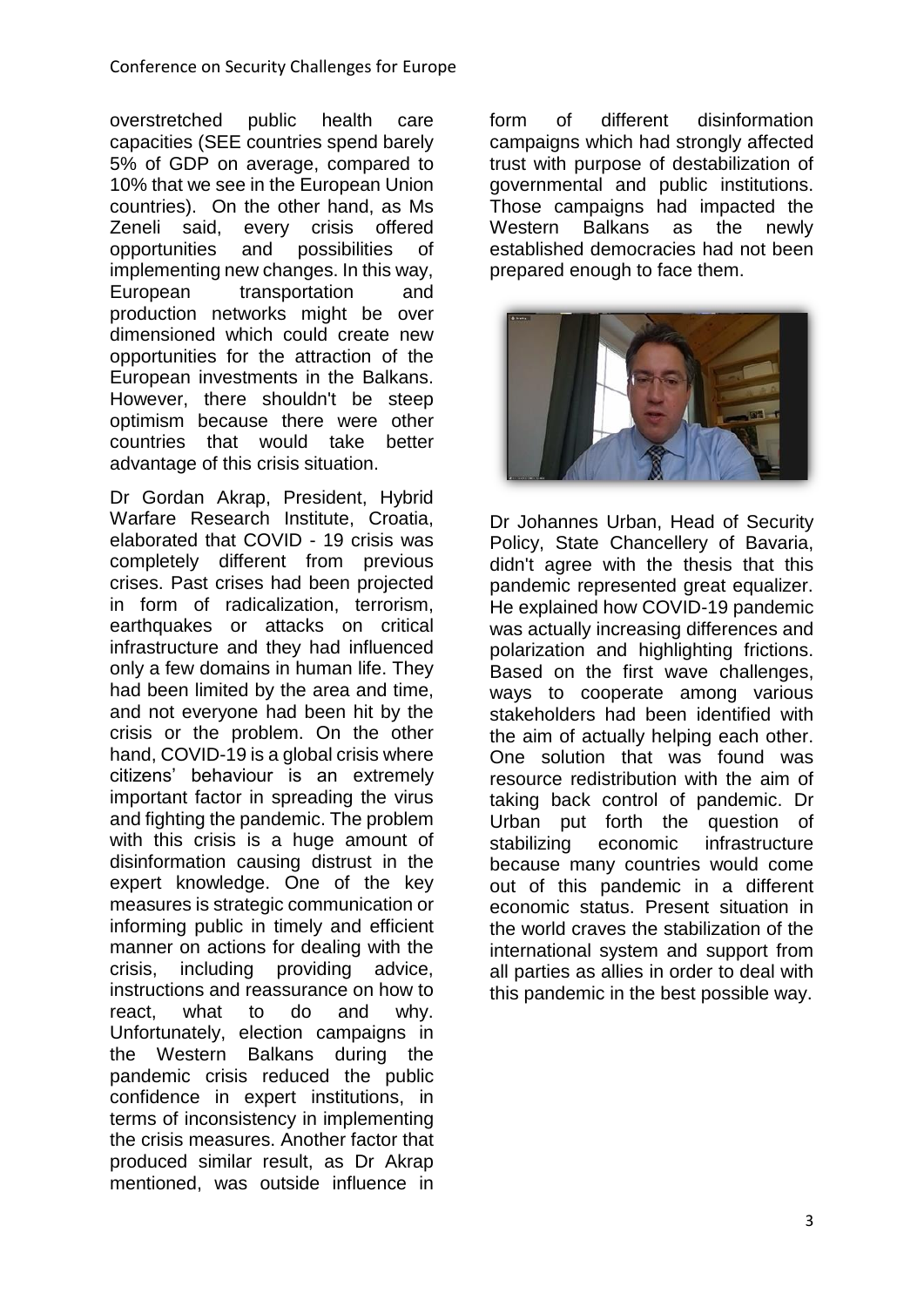

Ms Daniela Braun, Policy Advisor for Foreign and Security Affairs, Konrad Adenauer Foundation, named the pandemic one of the 10 security challenges for Germany. Pandemics have the ability to threaten stability because they can cause enormous socio-economic stress for states. In this way, Ms. Braun pointed out, they can impact the militaries and defence resources. One of the examples was cancellation of this year's military drill which would have been the largest exercise in the Europe since the end of the Cold War. In demonstrating the seriousness of the situation, she explained how Bundeswehr would be ready to provide military medical personnel for civilian hospitals because of the rising demand. Also, as German defence minister announced, Bundeswehr will have critical role in vaccination strategy by forming 26 vaccination centres.



Ms Alida Vračić, Executive Director, Populari, Bosnia-Herzegovina pointed out at the disproportion in number of doctors and medical nurses in Germany, Austria and Western Balkans. Many doctors, nurses and medical staff came to Germany and Austria from South Eastern Europe, because of better economic opportunities. In that way, Austria and Germany were better prepared for COVID-19 outbreak regarding the numbers of medical personnel than SEE countries. Apart from COVID-19 and lack of medical staff, SEE was also affected by immigration problem. Ms Vračić also mentioned the negative sociological side of COVID-19 from gender perspective due to the fact that violence was being on the rise. On the other side, COVID-19 had brought remote work opportunity for many branches where people could pursue work from home and have lower costs of living.



Mr Milan Jovanović, Senior Researcher, Digital Forensics Center, Atlantic Council of Montenegro, focused his attention on issues of spreading disinformation. This phenomenon has always been present but with pandemic it has escalated further. This is happening especially in conditions of overwhelming number of information from different sides as it is then difficult to discern true from false. In this way, many tabloids and media in SEE continuously and intentionally spread conspiracy theories, disinformation and false news about coronavirus. Some of those information are pushed purposefully to create distrust and weaken cooperation with the EU and strengthen relations with some other powerful subjects in the international relations. The main problem is that the facts are being replaced by the views of the crowd and this has somehow